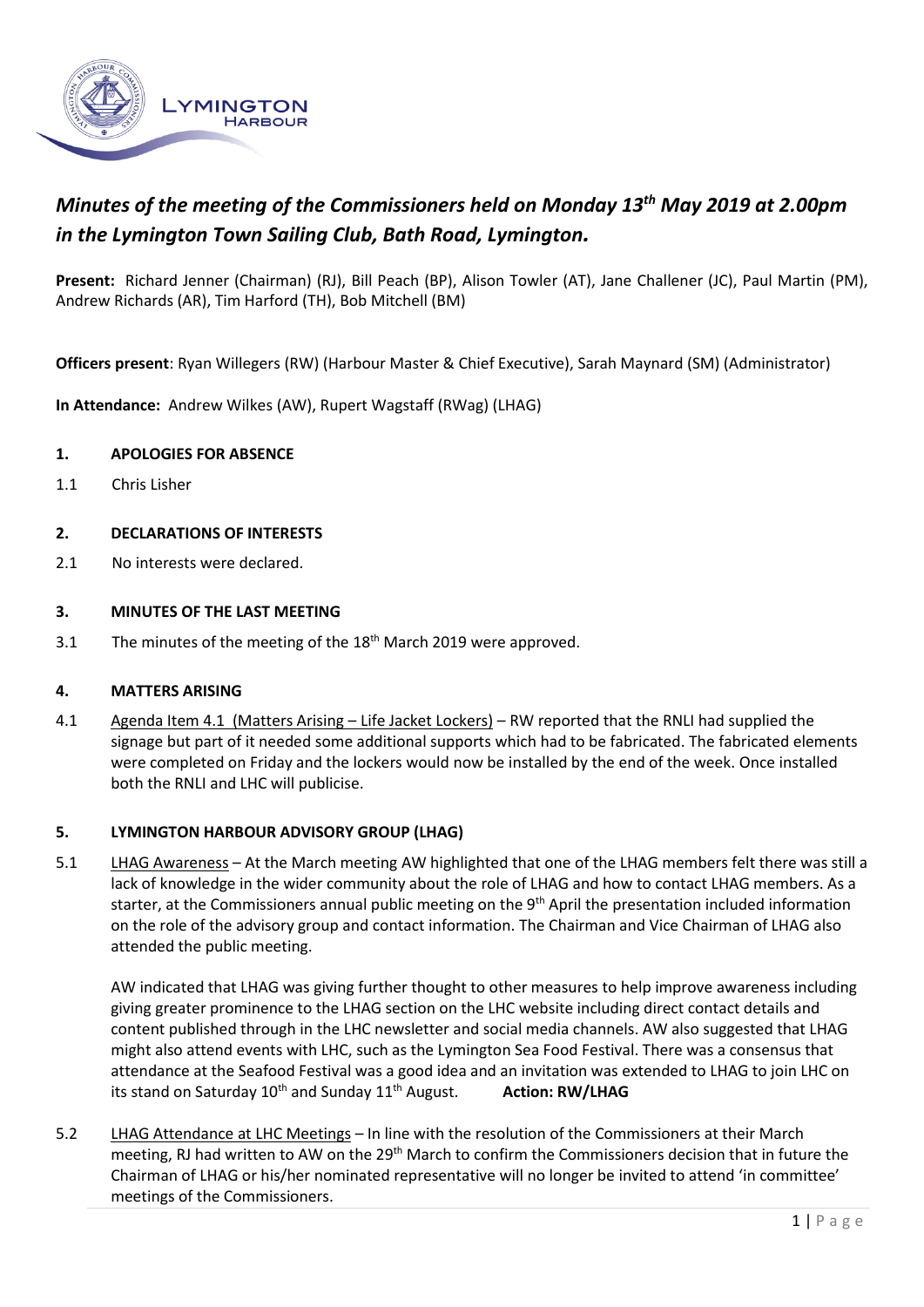This decision followed a review of LHC's compliance with the latest Ports Good Governance Guidance published by the Department for Transport, prompted by Mr Wilkes decision to step down as Chairman in June. This raised the prospect of a new LHAG Chairman (either imminently or at some point in the future) potentially being someone who may hold a senior position as a director of a company which is a major stakeholder on the river and potentially also a competitor.

The letter to Mr Wilkes gave a full explanation for LHC's decision and highlighting the governance concerns arising from LHAG continuing to attend the private section of the meeting. The letter also confirmed that the LHAG Chairman would continue to be invited to the open session of Board meetings and reiterated the Commissioners appreciation of the value of the work the Harbour Advisory Group does on behalf of stakeholders on the river. It also confirmed the full range of existing consultation measures that will continue to apply going forward in full compliance with Government guidance. This also included an offer for the Harbour Master/Chief Executive to meet with the LHAG Chairman after each Board meeting to brief him/her on matters within the 'in committee' session that are deemed appropriate for onward briefing at that time.

Mr Wilkes responded on behalf of LHAG expressing disappointment at the decision and requesting a meeting to discuss. A meeting was held on the 10<sup>th</sup> May where AW and RWag reiterated LHAG's disappointment at the decision and explained the benefits of attending as they saw it and indicated that they felt there should have been further consultation once the Commissioners had formed their view. In an effort to find a mutually acceptable way forward, an offer was made for LHAG Chairman to be able to request to have a 'closed' session with the Commissioners immediately after the open session of the meeting to discuss matters that LHAG wanted to raise in private. Thereafter, the Commissioners would move on to the 'in committee' meeting. An offer was also made to provide LHAG with the agenda showing the headline 'in committee' items so that they could have the opportunity to enquire why any item was not listed for the public section of the meeting.

RW asked if LHAG had considered the matter further since the meeting on the 10<sup>th</sup> May. AW indicated they had formed a position and read a statement out setting out their views. In summary, the statement highlighted their view that there was a lack of consultation prior to the Commissioners formulating their decision and suggested a mechanism for trying to deal with conflicts of interest, but did not propose how to deal with matters of confidentiality or a personnel nature. LHAG proposed that the status quo should remain until there had been further consultation. A copy of their statement was circulated to Commissioners. RJ thanked AW and indicated that the Commissioners would consider the matter further 'in committee'.

5.3 LHAG Chairman - On the 28<sup>th</sup> April, Mr Wilkes wrote confirming that with effect from the 1<sup>st</sup> June 2019, Mr Rupert Wagstaff (Director – Lymington Yacht Haven) has been appointed as LHAG Chairman.

RJ and RW thanked AW for his work as LHAG Chairman since January 2015 and before that as Vice Chairman from April 2011. It had been very much valued and appreciated. AW expressed his appreciation of the work and professionalism of the Commissioners and indicated that the stakeholders were lucky to have such a professional group of people giving up their time to work on their behalf.

### **6. OFFICERS REPORTS**

- 6.1 Harbour Masters Report Questions were invited on the items within the report that were not listed for consideration as an agenda item. There were no questions arising.
- 6.2 Operations Manager Report RW referred to the report and commented on the visitor and temporary mooring statistics from the report. RJ noted RW's comment that the uplift in winter temporary mooring lets was influenced by the change in policy to cease giving priority for summer season lets to persons who did not have a winter licence and noted that the uplift started in November 2018. RW confirmed that the policy was amended following the November mooring committee meeting. More recently, the policy had been reviewed again to prioritise local resident applications based on their length of time on the waiting list.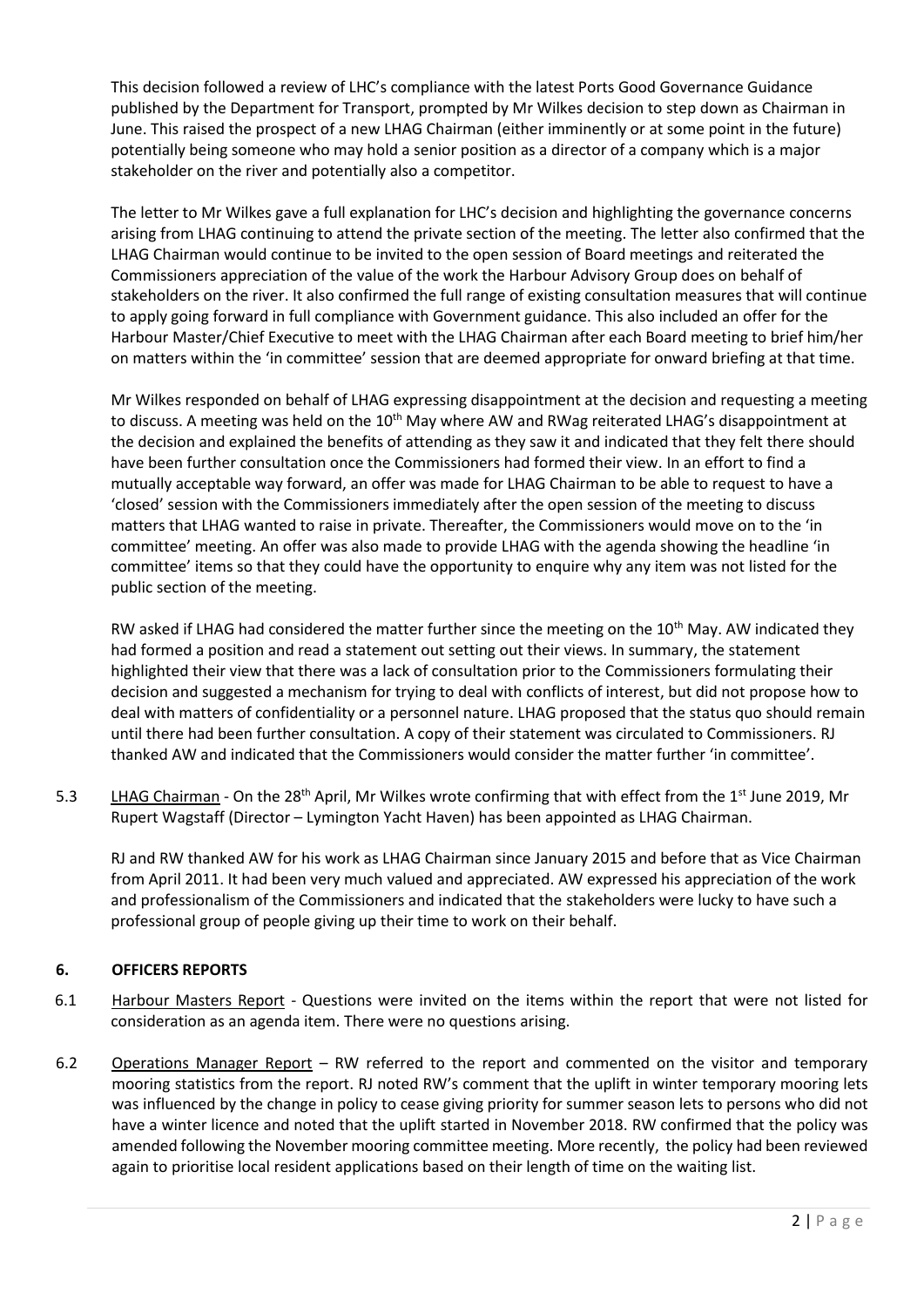- 6.3 Treasurers Report RW drew attention to the key points of the Treasurers report. Questions were invited. TH asked if there were any points that had come out of the audit that RW was aware of. RW indicated that he was not aware of any points but had yet to receive the report. TH congratulated the Treasurer on producing another accurate budget.
- 6.4 Business Rates RW reported that he had recently received notification from the Valuation Office that the rateable value for the 2017 assessment had been reduced from £75,000 to £50,000 following a successful appeal. In line with most harbours around the UK, LHC saw a significant increase in the valuation (from £32,000 in 2012 to £75,000 in 2017) because the Valuation Office had concluded that ports and harbours were undervalued.

### **7. SAFETY & PORT MARINE SAFETY CODE (PMSC)**

7.1 PMSC Compliance Audit – The Commissioners noted the findings of the external audit by Nicholsons Risk Management which concluded that LHC's Safety Management System is working effectively and was compliant with the provisions of the Port Marine Safety Code (PMSC). A copy of the audit report and PMSC compliance statement has been published on LHC's website.

The Marine Safety Management Plan was reviewed and updated as part of this process and had been circulated in track change format for approval by the Board. Following a review of the changes, it was proposed that the Commissioners formally adopt the updated Marine Safety Management Plan (v12 dated 13 th May 2019).

**Proposed: AT Seconded: BP Vote: All in Favour**

7.2 Designated Person – RW reported that he and CL had discussed the provision of 'Designated Person' services and had agreed that after 10 years with Nicholson's Risk Management, the time was right for a fresh pair of eyes. It was now proposed to identify a new provider of Designated Person services. Quotes will be sought from two or three providers with the appointment taking account of both cost and 'fit' with LHC's operation. Once a new provider had been identified, RW will write to Mr Nicholson notifying him of the decision and placing on record his thanks for his work over the last ten years. **Action: RW**

### **8. 2020-2025 STRATEGIC PLAN CONSULTATION**

8.1 RW reported that LHC had published its consultation document on the new Strategic Plan. The consultation period will last until the 1<sup>st</sup> July 2019. Information on the consultation has been promulgated by:- email to LHAG; email to LHC customers; directly to major stakeholders (Wightlink / Marinas / Sailing Clubs / Lymington Sailability / RNLI); through the LHC Newsletter; on the LHC website; through notices placed in the New Milton Advertiser and Lymington Times; through social media channels. Face to face meetings were also offered to LHAG, Sailing Clubs and the Marinas.

The consultation period will last for 8 weeks, ending on the 1<sup>st</sup> July 2019. Thereafter, the Commissioners will take time to consider feedback received and whether to make changes to the plan before finalising and publishing on the 1<sup>st</sup> October 2019.

AW indicated that there was a perception amongst some LHAG members that the harbour was becoming more commercial. RW indicated that the Government expects Trust Ports to operate in a commercial manner and this was clearly reflected in the guidance published by the Department for Transport but welcomed more specific feedback as part of the current consultation on the next strategic plan.

### **9. TOWN QUAY PROJECT**

9.1 Contract Award for the Provision of Pontoon Power, Lighting and Water Services) – In line with the approval given at the Commissioners March 2019 meeting, RW reported that a contract had been awarded to Sureline Electrical to fit out the water, electrical and lighting equipment on the new pontoons.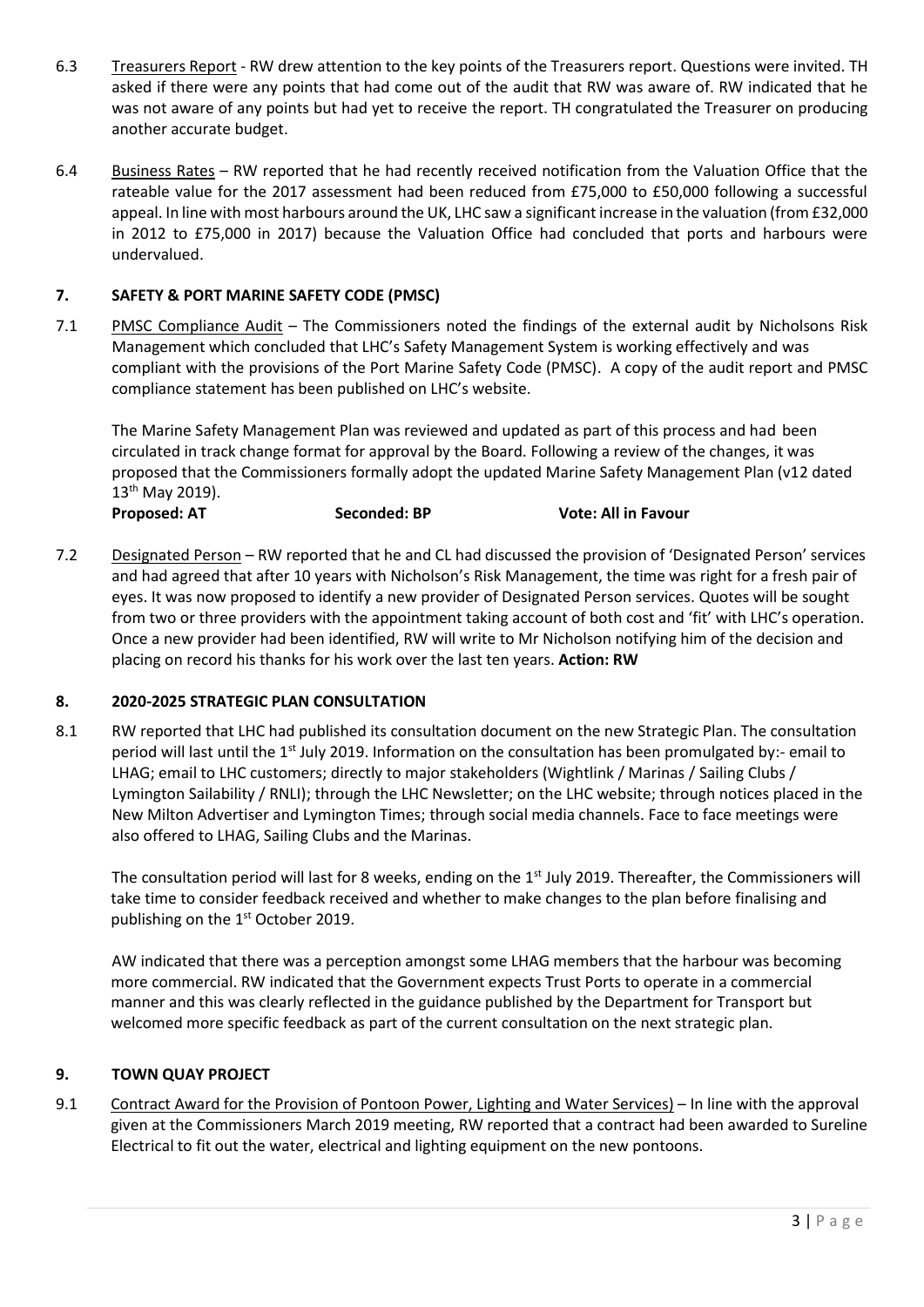- 9.2 Water & Power Supply to Pontoons RW reported that the route for the new power and water supplies to the pontoon cannot be finalised until the location of the new washrooms has been finalised. The project board and delivery groups for the new washrooms led by NFDC were fully aware of the requirement to incorporate power and water supplies into their consideration of the new washroom project. The water supply to the existing pontoons has been traced to the current toilet & shower block which will be demolished.
- 9.3 New Washrooms NFDC have appointed Snug Architects and an outline scheme was recently presented at a meeting of the NFDC led project board. The outline scheme received positive feedback and showed the new washroom in a different location and also reorganised the car parking and community space. The design would now be subject to discussion with the NFDC/National Park Conservation Officer. Subject to the Conservation Officer's feedback it is intended that the design will be firmed up ready for consultation and working up a detailed planning application.

Because of concerns over whether the new facilities will be ready in time for the new season (March 2020), RW reported that he had started work to identify what temporary washroom facilities are available and their cost.

### **10. BUSINESS DEVELOPMENT**

10.1 Visit Lymington & Visitor Offer Promotions – RW reported that the 'Visit Lymington' leaflet had been circulated in electronic and printed versions. As in previous years the printed leaflet was distributed to marinas, harbour authorities, sailing clubs and associations within 50 miles of Lymington with 3,400 leaflets being distributed to 88 venues before the Easter weekend. The larger electronic version (incorporating more things to see and do) was distributed to the relevant electronic mailing lists including the mailing list held for Dutch sailing clubs and associations. LHC had also sought to build local awareness of the promotion through the February newsletter.

The 2019 visitor offer campaign had been refreshed with Coffee & Drift, Figures Cycles and Yachtmail coming onboard to join previous partners Royal Lymington Yacht Club, Lymington Town Sailing Club, New Forest Bus Tour, The Ship Inn and St Barbe Museum in providing offers on dining out and activities to visitors using LHC moorings. This is part of LHC's strategy to provide 'added value' to its visitor mooring offer while at the same time working with local partners to boost tourism to the Town. Offer details had been circulated electronically to the relevant databases. Printed copies will also be handed out to visitors when collecting mooring fees. LHC have also sought to build local awareness through a news item on the website and through the April newsletter.

### **11. ANNUAL PUBLIC MEETING**

11.1 LHC hosted their annual public meeting on  $9<sup>th</sup>$  April at the Lymington Town Sailing Club. A total of 41 stakeholders attended with the presentation reporting on progress on the objectives from LHC's 2015-2020 Strategic Plan, the consultation arrangements for the new strategic plan covering the period 2020 to 2025, stakeholder engagement, safety on the river, financials, environment and conservation and a detailed explanation of the current mooring waiting list process. At the end of the presentation there was a question and answer session covering subjects such as erosion rates within the river since the introduction of the W Class ferries (reduced), the expansion of beneficial use of mud dredged from the river to try and prevent the need for future breakwater construction, and enforcement of General Directions and the rules of the road.

AR noted that although meeting attendance was better than the previous year it was still low. He noted the positive experience engaging with stakeholders at the 2018 Seafood Festival and felt that LHC should continue to identify opportunities to extend our reach to engage with stakeholders. For example giving a periodic presentation as part of the talk series run by both Clubs. AW noted that RW had previously given presentations to the Chamber of Commerce.

#### **12. AOB**

12.1 There was no other business